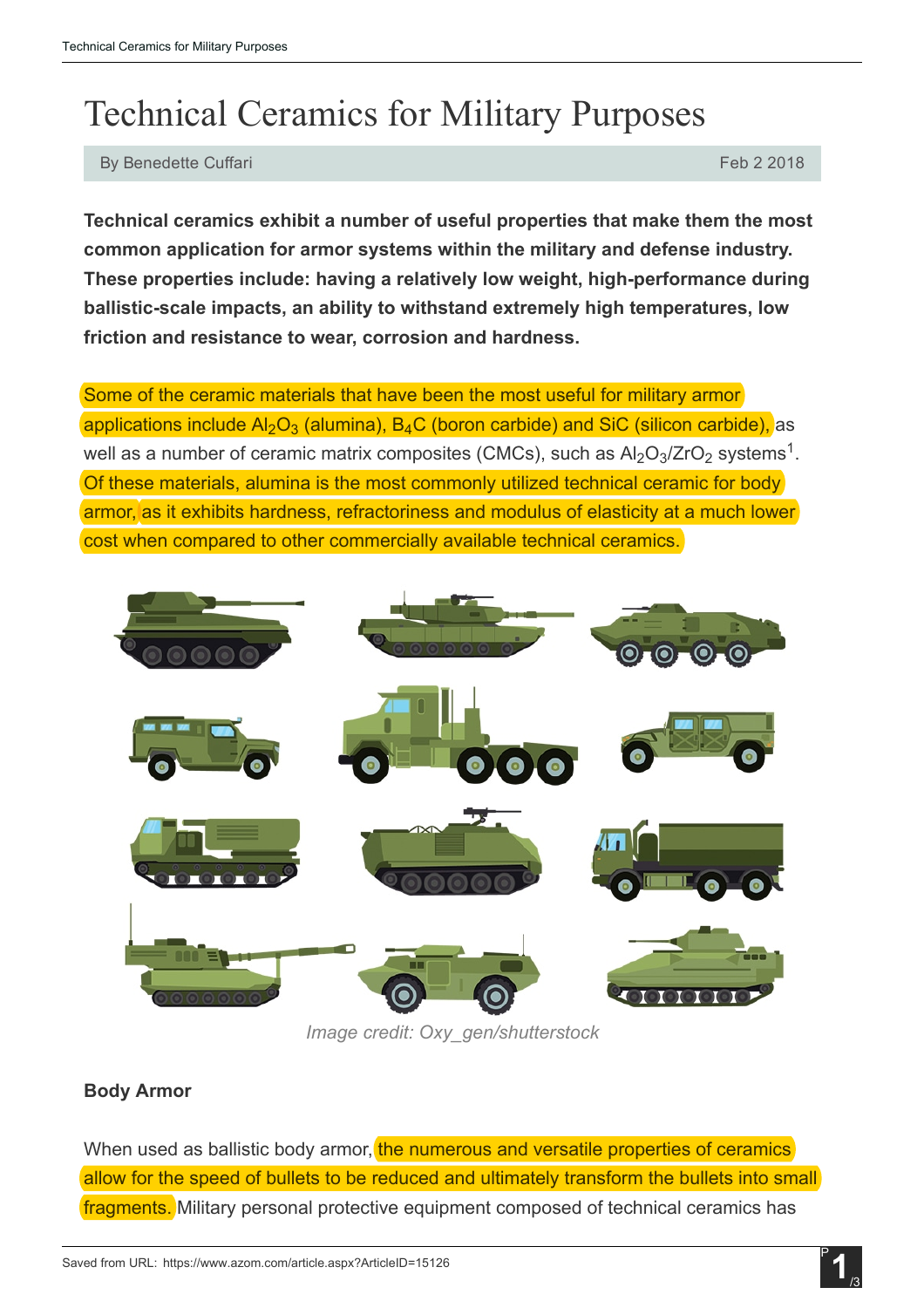already been applied to special operations forces that require body, side and shoulder armor. Advanced protective equipment for other vulnerable areas of the body such as the hips, legs and arms are currently under development.

#### Vehicle Armor

For vehicle purposes, ceramic armors can be incorporated into the panels for military fighting vehicles and turrets, warships, helicopters and armored vehicles. Additionally, companies like Morgan Advanced Materials offer ceramics armor for high-security garages and warehouse doors, as well as for shields that are used to protect security cameras and other communication equipment.

### Ceramics in Aircrafts

In addition to utilizing engineered technical ceramics for the outer protection of aircrafts in the form of panels, the resistance of these ceramics to high temperatures, vibration and other extreme mechanical conditions are useful for aerospace-grade electronic substrates, as well as lighting, antenna and sensor components.

Specifically, within the military aircraft sector, CMCs have shown to be a clear advantage over previously used metal components used in aircraft engines. CMCs are typically lighter than other metals by 30-50% and are capable of handling much higher operating temperatures, measuring above 1100 °C, which can improve fuel economy and efficiency in larger aircraft engines.

### Ballistic Transparent Ceramics

For a material to be transparent, light must be able to transmit light through it without any significant absorption or loss in reflection occurring. As the continued research and development in the field of technical ceramics has allowed transparent ceramics to become commercially available in sizes of up to 900 cm2, military personnel are interested in the incorporation of this material into windows for laser-based communications. Defense laser systems that require protection from the field and high transmittance to ensure that light does not obstruct the transmitted image could especially benefit from transparent ceramics. The ballistic and high-performance mechanical properties of ceramics are also particularly useful for application in the windows and windshields of military vehicles.

Some other defense and commercial applications of transparent ceramics within the